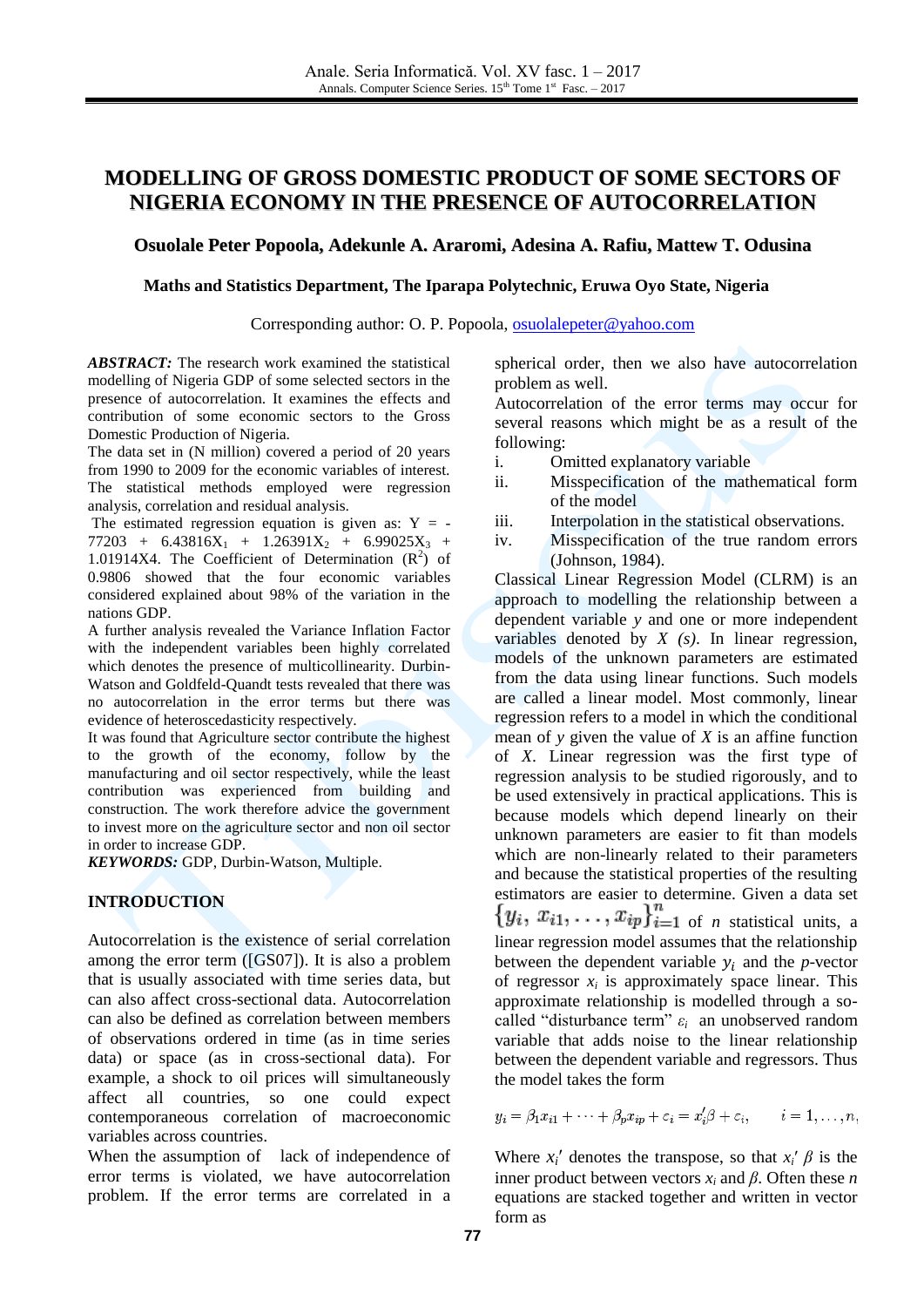$$
y = X\beta + \varepsilon,
$$

Where

$$
y = \begin{pmatrix} y_1 \\ y_2 \\ \vdots \\ y_n \end{pmatrix}, \quad X = \begin{pmatrix} x'_1 \\ x'_2 \\ \vdots \\ x'_n \end{pmatrix} = \begin{pmatrix} x_{11} & \cdots & x_{1p} \\ x_{21} & \cdots & x_{2p} \\ \vdots & \ddots & \vdots \\ x_{n1} & \cdots & x_{np} \end{pmatrix}, \quad \beta = \begin{pmatrix} \beta_1 \\ \vdots \\ \beta_p \end{pmatrix}, \quad \varepsilon = \begin{pmatrix} \varepsilon_1 \\ \varepsilon_2 \\ \vdots \\ \varepsilon_n \end{pmatrix}.
$$

In this research, attempt was made to build a GDP model based on building and construction sector, agriculture sector, manufacturing sector and crude oil sector in other to know their contribution to the growth of the nation. The model so designed is given as follow:

 $GDP = f (BC, A, M, C) + \varepsilon$  Where,  $GDP = Gross$ Domestic Product,  $BC = Building$  and Construction Sector, $A =$  Agriculture Sector,  $M =$  Manufacturing Sector,  $C =$  Crude oil Sector, and  $\epsilon =$  Error term

**Gross Domestic Product** (**GDP**): Refers to the [market value](http://en.wikipedia.org/wiki/Market_value) of all officially recognized final goods and services produced within a country in a given period. GDP [per capita](http://en.wikipedia.org/wiki/Per_capita) is often considered an indicator of a country's [standard of living.](http://en.wikipedia.org/wiki/Standard_of_living)

The earliest form of regression was the [method of](http://en.wikipedia.org/wiki/Method_of_least_squares)  [least squares](http://en.wikipedia.org/wiki/Method_of_least_squares) (French: *méthode des moindrescarrés*), which was published by [Legendre](http://en.wikipedia.org/wiki/Adrien_Marie_Legendre) in 1805, and by [Gauss](http://en.wikipedia.org/wiki/Carl_Friedrich_Gauss) in 1809. Legendre and Gauss both applied the method to the problem of determining, from astronomical observations; the orbits of bodies about the Sun. Gauss published a further development of the theory of least squares in 1821, including a version of the [Gauss–Markov theorem.](http://en.wikipedia.org/wiki/Gauss%E2%80%93Markov_theorem)

The term "regression" was coined by [Francis Galton](http://en.wikipedia.org/wiki/Francis_Galton) in the nineteenth century to describe a biological phenomenon. The phenomenon was that the heights of descendants of tall ancestors tend to regress down towards a normal average (a phenomenon also known as [regression toward the mean\)](http://en.wikipedia.org/wiki/Regression_toward_the_mean). For Galton, regression had only this biological meaning, but his work was later extended by [Udny Yule](http://en.wikipedia.org/wiki/Udny_Yule) and [Karl](http://en.wikipedia.org/wiki/Karl_Pearson)  [Pearson](http://en.wikipedia.org/wiki/Karl_Pearson) to a more general statistical context. In the work of Yule and Pearson, the joint distribution of the response and explanatory variables is assumed to be [Gaussian.](http://en.wikipedia.org/wiki/Normal_distribution) This assumption was weakened by [R.A. Fisher](http://en.wikipedia.org/wiki/Ronald_A._Fisher) in his works of 1922 and 1925. Fisher assumed that the conditional distribution of the response variable is Gaussian, but the joint distribution need not be. In this respect, Fisher's assumption is closer to Gauss's formulation of 1821.

#### **1. THE GENERALIZED LEAST SQUARES MODEL**

Generalized Least Squares (GLS) are technique for estimating the unknown parameter in a Linear Regression Model. The GLS is applied when the variance of the observations are unequal (heteroscedasticity).

In a typical [linear regression](http://en.wikipedia.org/wiki/Linear_regression) model we observe data  ${y_i, x_i}_{i=1}^n$  on *n* statistical units. The response values are placed in a vector  $Y = (y_1, ..., y_n)^n$ , and the predictor values are placed in the design matrix  $X = [[x_{ij}]]$ , where  $x_{ij}$  is the value of the *j*<sup>th</sup> predictor variable for the  $i<sup>th</sup>$  unit. The model assumes that the [conditional mean](http://en.wikipedia.org/wiki/Conditional_mean) of *Y* given *X* is a linear function of *X*, whereas the conditional [variance](http://en.wikipedia.org/wiki/Covariance_matrix) of *Y* given *X* is a *known* matrix  $\Omega$ . This is usually written as

$$
Y = X\beta + \varepsilon \tag{1.1}
$$

$$
E[\varepsilon / X] = 0 \tag{1.2}
$$

$$
Var[\varepsilon / X] = \Omega.
$$
 (1.3)

Here  $\beta$  is a vector of unknown "regression" coefficients" that must be estimated from the data. Suppose *b* is a candidate estimate for *β*. Then the [residual](http://en.wikipedia.org/wiki/Errors_and_residuals_in_statistics) vector for *b* will be *Y* − *Xb*. Generalized Least Squares method estimates *β* by minimizing the square[d Mahalanobis length](http://en.wikipedia.org/wiki/Mahalanobis_distance) of this residual vector:

$$
\hat{\beta} = \frac{\arg min}{b} (Y - Xb)' \Omega^{-1} (Y - Xb), \qquad (1.4)
$$

Since the objective is a quadratic form in *b*, the estimator has an explicit formula:

$$
\hat{\beta} = (X \Omega^{-1} X)^{-1} X \Omega^{-1} Y. \qquad (1.5)
$$

The GLS estimator is [unbiased,](http://en.wikipedia.org/wiki/Bias_of_an_estimator) [consistent,](http://en.wikipedia.org/wiki/Consistent_estimator) [efficient,](http://en.wikipedia.org/wiki/Efficiency_%28statistics%29) and [asymptotically normal:](http://en.wikipedia.org/wiki/Asymptotic_distribution)

$$
\sqrt{n}(\hat{\beta} - \beta) \stackrel{d}{\rightarrow} N(0, (X' \ \Omega^{-1} X)^{-1}). \tag{1.6}
$$

GLS is equivalent to applying Ordinary Least Squares (OLS) to a linearly transformed version of the data. To see this, factor  $\Omega = BB'$ , for instance using the [Cholesky decomposition.](http://en.wikipedia.org/wiki/Cholesky_decomposition) Then if we multiply both sides of the equation  $Y = X\beta + \varepsilon$  by  $B^{-1}$ , we get an equivalent linear model  $Y^* = X^*\beta +$ *ε\**, where  $Y^* = B^{-1}Y$ ,  $X^* = B^{-1}X$ , and  $ε^* = B^{-1}ε$ . In this model  $\text{Var}[\varepsilon^*] = B^{-1} \Omega B^{-1} = I$ . Thus we can efficiently estimate *β* by applying OLS to the transformed data, which requires minimizing

$$
(Y^* - X^*b)' (Y^* - X^*b) = (Y - Xb)' \Omega^1 (Y - Xb) \quad (1.7)
$$

This has the effect of standardizing the scale of the errors and "de-correlating" them. Since OLS is applied to data with homoscedasticity errors, the [Gauss–Markov theorem](http://en.wikipedia.org/wiki/Gauss%E2%80%93Markov_theorem) applies, and therefore the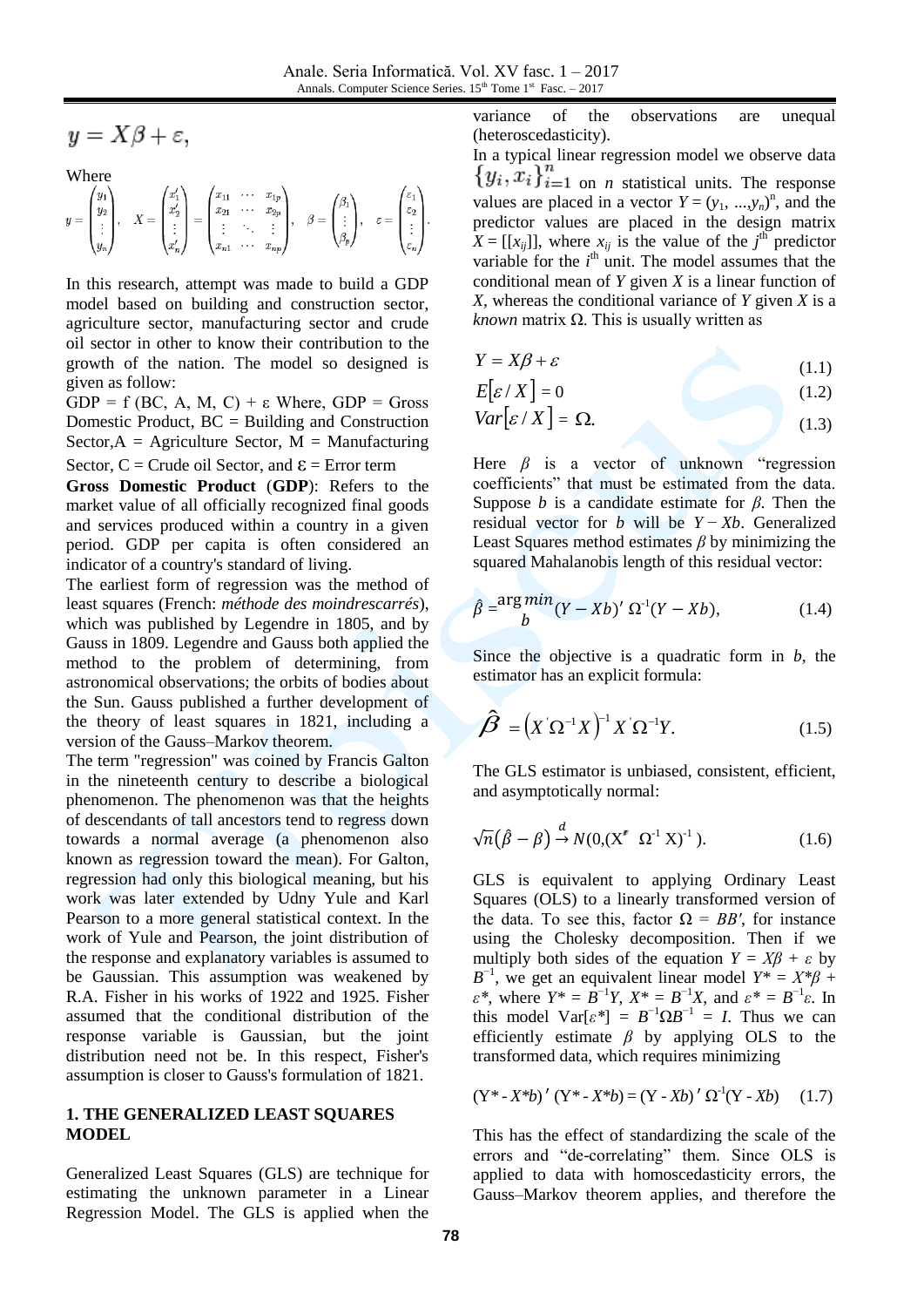GLS estimate is the [Best Linear Unbiased Estimator](http://en.wikipedia.org/wiki/Blue_%28statistics%29) (BLUE) for *β*.

#### **2. INTERMEDIATE SECTION**

#### **2.1.1** *Correlation Analysis*

This is used to explain the percentage of the variation of Y's which can be explained or is due to the relationship with X. correlation coefficient (r) measures the strength of linear relationship. When r is 0, it implies that there is no linear relationship between X and Y but when  $r = 1$ , there is a positive relationship, when  $r = -1$ , there is a negative relationship. When a correlation coefficient is calculated from the sample the value is denoted by r which is an estimate of the corresponding parameter called the population correlation  $\rho$  (rho). A statistical relation is said to be linear if the point of the scattered plot tends to cluster about a straight line.

$$
R_{xy} = \frac{\sum (X - X)(Y - Y)}{\sqrt{\sum (X - X)^2} \sum (Y - Y)^2}
$$

#### **2.1.2** *Correlation Ratio*

Correlation ratio is the percentage by which uncertainty (as reflected in variance) about an individual Y-score is reduced by specifying the individual X-score which is denoted by eta. This is defined as follows.

$$
\frac{S_Y^2 - S_{y/X=x}^2}{S_Y^2}
$$

If the relationship between  $X$  and  $Y$  is not linear then  $r^2$  correlation ratio.

# **2.1.3** *Regression*

Regression analysis is the study of the relationship of dependent variable says Y on the basis of a known measurement of an independent says X.

# **2.1.4** *Multiple regression*

Given two independent variables  $X_1$  and  $X_2$ , we want to fit the equation

$$
Y = \beta_0 + \beta_1 X_1 + \beta_2 X_2 + \epsilon
$$

Where:

 $β<sub>1</sub>$  measures the average or expected change in Y when  $X_1$  increased by 1 unit and  $X_2$  remains constant, which is called the partial regression coefficient of Y on  $X_1$ .

 $\beta_2$ Measures the average or expected change in Y when  $X_2$  increased by 1 unit and  $X_1$  remains constant, which is called the partial regression coefficient of Y on  $X_2$ .

$$
\beta_0 = y - \beta_1 X_1 + \beta_2 X_2
$$
\n
$$
\beta_1 = \frac{(\sum x_2^2)(\sum x_1 y) - (\sum x_1 x_2)(\sum x_2 y)}{(\sum x_1^2)(\sum x_2^2) - (\sum x_1 x_2)^2}
$$
\n
$$
\beta_2 = \frac{(\sum x_1^2)(\sum x_2 y) - (\sum x_1 x_2)(\sum x_1 y)}{(\sum x_1^2)(\sum x_2^2) - (\sum x_1 x_2)^2}
$$

Using matrix approach, we have the model

$$
Y = \beta X
$$

Where: Y is  $(n x1)$  and  $X=(n x n)$  $\beta = (x'x)^{-1}x'y$ 

# **2.1.5** *The coefficient of determination*

In the simple linear regression model, the coefficient of determination is identically the square of the simple linear correlation coefficient. Hence, the coefficient of simple determination is conventionally represented as  $R^2$ .

$$
R^{2} = \frac{\sum (\hat{Y} - Y)^{2}}{\sum (Y - Y)^{2}}
$$
  

$$
R^{2} = \frac{\text{Sum of square regression}}{\text{sum of square total}}
$$

# *Autocorrelation*

If the classical assumption of the error terms is violated, the problem of serial or autocorrelation arises. It is usually associated with time series data. It can arise as a result of slow economic time series, specification bias resulting from exclusion of important forms, presence of random errors caused by sporadic events etc.

# **Detection of autocorrelation**

 Graphical method: The residual εi are plotted against time n-plot.  $ε<sub>i</sub>$  against  $ε<sub>i-1</sub>$ . A sample visual examination of OLS residual can give insight about the likely presence of autocorrelation among the error terms.

 Statistical test: the most popular is the Durbin Watson d test

The test statistics d is given an

$$
D = \frac{\sum_{t=2}^{n} (e_t - e_{t-1})^2}{\sum_{t=1}^{n} e_t^2}
$$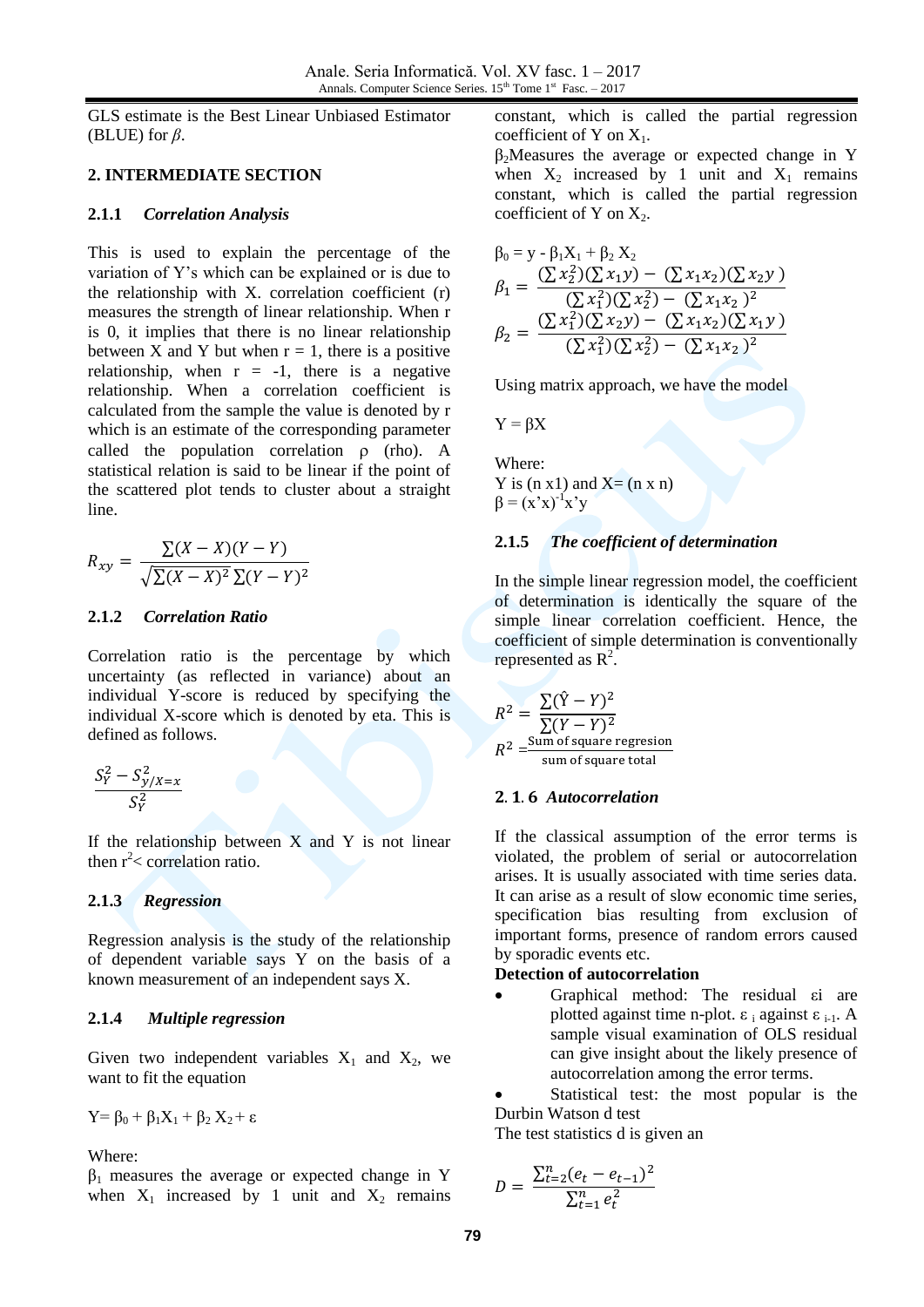$$
D = \frac{2\sum e_t^2 - 2e_t e_{t-1}}{\sum e_t^2}
$$
  
D = 2(1- $\rho$ )

Where  $\rho = \frac{\Sigma}{\Sigma}$  $\sum e_t^2$ 

When  $d=0$  and  $p=1$ , there is a perfect positive serial autocorrelation

 $D= 2$  and  $p=0$ , there is no serial autocorrelation

D= 4 and  $\rho = -1$ , there is a negative serial autocorrelation

If  $0 < \rho < 1$  or  $0 < d < 2$ , there is a level of positive autocorrelation

However, if  $-1 < p < 0$  or  $2 < d < 4$ , there is a level of negative autocorrelation

#### **Remedial measure of Autocorrelation**

When  $\rho$  is known, we can use the Prais-Winstein transformation to run a generalized or quasidifference equation. When  $\rho$  is not known, we can use the Cochrane-Orcutt iterative procedure to estimate  $\rho$ .

# **3. RESULTS AND DISCUSSION**

The output obtain from the SAS analysis, shows that the constant terms of the estimated regression equation gives a negative value of -77203 for the regressed model. The slope of the estimate that represent the parameter of the estimate gives positive values for building and construction  $(X_1)$ , agriculture  $(X_2)$ , manufacturing  $(X_3)$  and crude oil  $(X_4)$  6.44, 1.26, 6.99 and 1.019 respectively. This implies that increase in the variables will lead to proportionate increase of gross domestic product, a proxy for economic growth. The estimated regression equation is given as:

 $\hat{Y}$  = -77203 + 6.43816X<sub>1</sub> +1.26391X<sub>2</sub> + 6.99025X<sub>3</sub> + 1.01914X<sup>4</sup>

From the model, the results indicate that for every unit (1 million naira) increase in the building and construction, agriculture, manufacturing and crude oil lead to corresponding increase of approximately N6.38016 million, N1.26487 million, N6.99023 million and N1.01799 million respectively in the GDP of the nation. The t-statistics for the analysis shows that there is significant relationship between the contribution of agriculture and gross domestic product. R is the correlation coefficient of the multiple correlations which is equal to 0.99, implies a strong positive between the GDP and all the regressors.  $\mathbb{R}^2$  is the coefficient of determination and it is equal to 0.98, which implies that 98 percent of the variation or change in GDP is explained by the explanatory variables (building and construction,

agriculture, manufacturing and crude oil). R squared adjusted is used to test the adequacy of the model is also 98 percent which explains that the model is very adequate and statistically significant. This suggests that the multiple regression models are useful in this analysis. Based on standardized coefficient from the results of this research work, it shows clearly that agriculture sector has the greatest contribution to GDP. Durbin Watson statistic, test for first order autocorrelation on the disturbance or error term confirm that there is no autocorrelation among the error term. Hence, there is no dependency or serial correlation among successive value of the error term.

Furthermore, agricultural sector contributes the highest to the growth of the nation's economy, followed by the manufacturing sector and crude oil sector respectively and least contribution came from building and construction. The coefficient of determination R square is 0.98 is found to be statistically significant and hence implies that the explanatory variables explained most of the variation in the GDP. Hence the linear model is appropriate or fits. Also the result from t-test revealed that some of the explanatory variables are significantly different from zero. The correlation coefficient reveals a strong positive relationship among the variables. The variance of error term was tested and it was discovered there are variations. Hence there is presence of heteroscedasticity in the error terms. There are traces of multicollinearity among the explanatory variables. Goodness of fit test (ANOVA) was carried out for testing the adequacy of the model used for forecasting. It was discovered that the economy is improving by the year for the year under consideration because the contribution of each sector to the GDP keep increasing by the year.

# **REFERENCES**

- [CO49] **D. Cochrane, G. H. Orcutt** *Application of Least Square Regression to Relationship Containing Autocorrelation Error term*. Journal of American Statistical Association, 44, 32-61, 1949.
- [DW71] **J. Durbin, G. J. Watson** *Test for Serial Correlation in the Least Squares Regression III*, Biometrika, 58, 1- 42, 1971.
- [GS07] **D. Gujarati, N. Sangeetha** *Basic Econometrics, Fourth Edition*, Mcraw-Hill, New York, 2007.